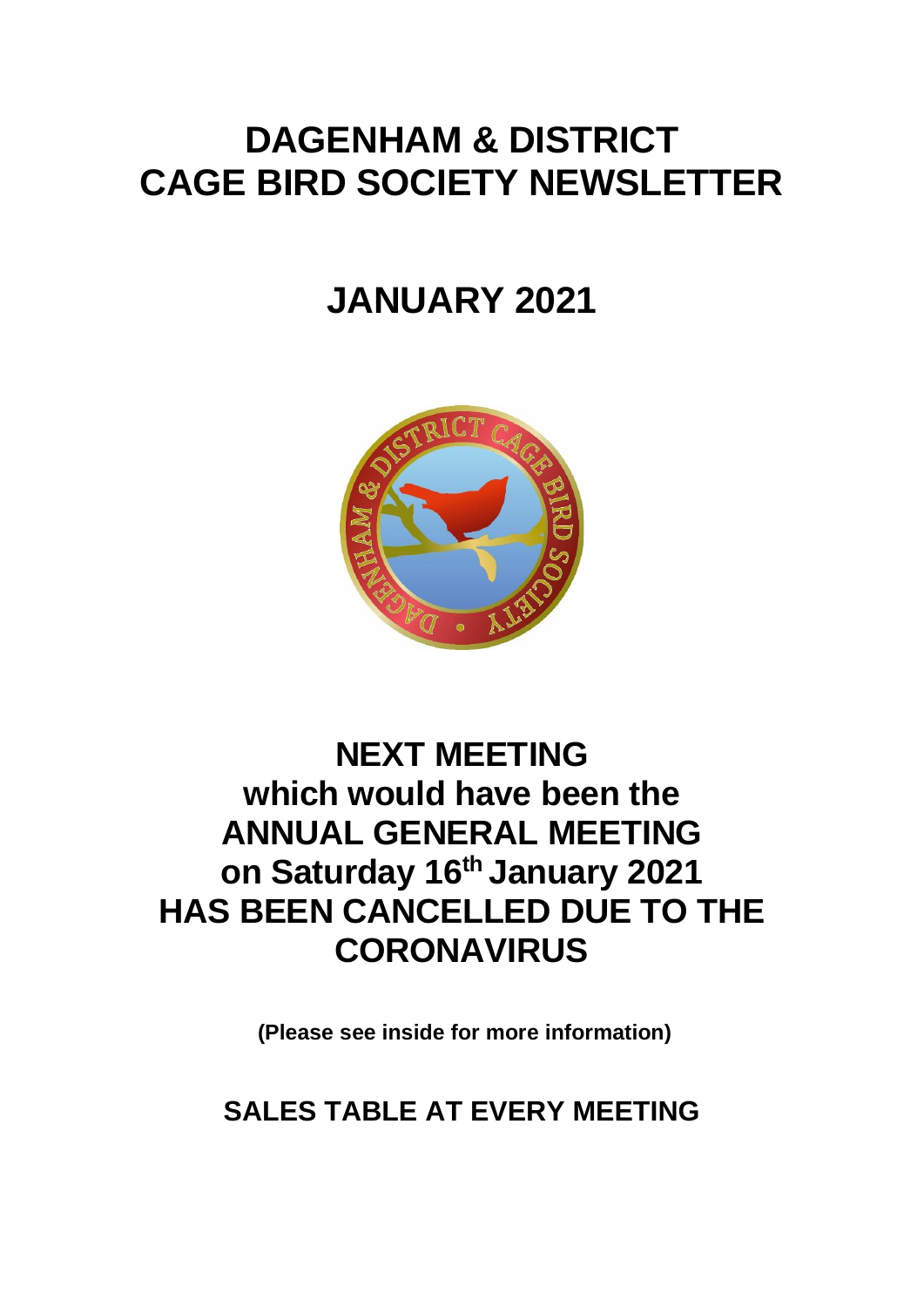**Dagenham and District Cage Bird Society Meetings held at Wantz Hall Rainham Road North Dagenham Essex RM10 7DX**

#### **PRESIDENT**

Peter Decort 5 Campbell Close Collier Row Romford, Essex RM1 4SA **0772 666 4671**

#### **CHAIRMAN**

Barry Johnson **01708 348330**

#### **TREASURER**

Peter Decort **0772 666 4671**

#### **SECRETARY**

Richard Wilson Unit 5 28-30 Fowler Road Hainault, Essex IG6 3UT **07852 959447**

#### **SHOW SECRETARY**

George Philpot **0208 805 8179**

#### **Committee Members 2021 (subject to change – please see the President's Comments below)**

President PETER DECORT Vice President Vacancy Chairman BARRY JOHNSON Vice Chairman Vacancy Secretary RICHARD WILSON Asst. Secretary **Vacancy** Treasurer PETER DECORT Publicity & Raffle BARRY & VAL Newsletter BARRY & VAL Show Manager STEVE WALLIS Asst. Show Manager LES RIX Show Secretary **GEORGE PHILPOT** Asst. Show Secretary Vacancy Trophy Secretary LES RIX Canteen FRAN, VAL & BARRY

Committee: Dick Lathleiff, Mick Pegram and Ted Papandreas

**Meetings are held on the third Saturday of the month at 10am to 12pm at Wantz Hall – Rainham Road North – Dagenham – Essex RM10 7DX**

**Committee Members' meetings**

**Would Officers and Committee Members please attend these monthly meetings starting from 10am on every meeting day?**

#### **SUBSCRIPTION RATES FOR THE CALENDAR YEAR 2020**

| Single           | £15.00      |
|------------------|-------------|
| Partnerships:    | £20.00      |
| Juniors (to 16): | <b>FREE</b> |

**If anyone would like to contribute an article to the Newsletter about their birds or their showing – or anything else – please speak to Barry or Val at any of the meetings.**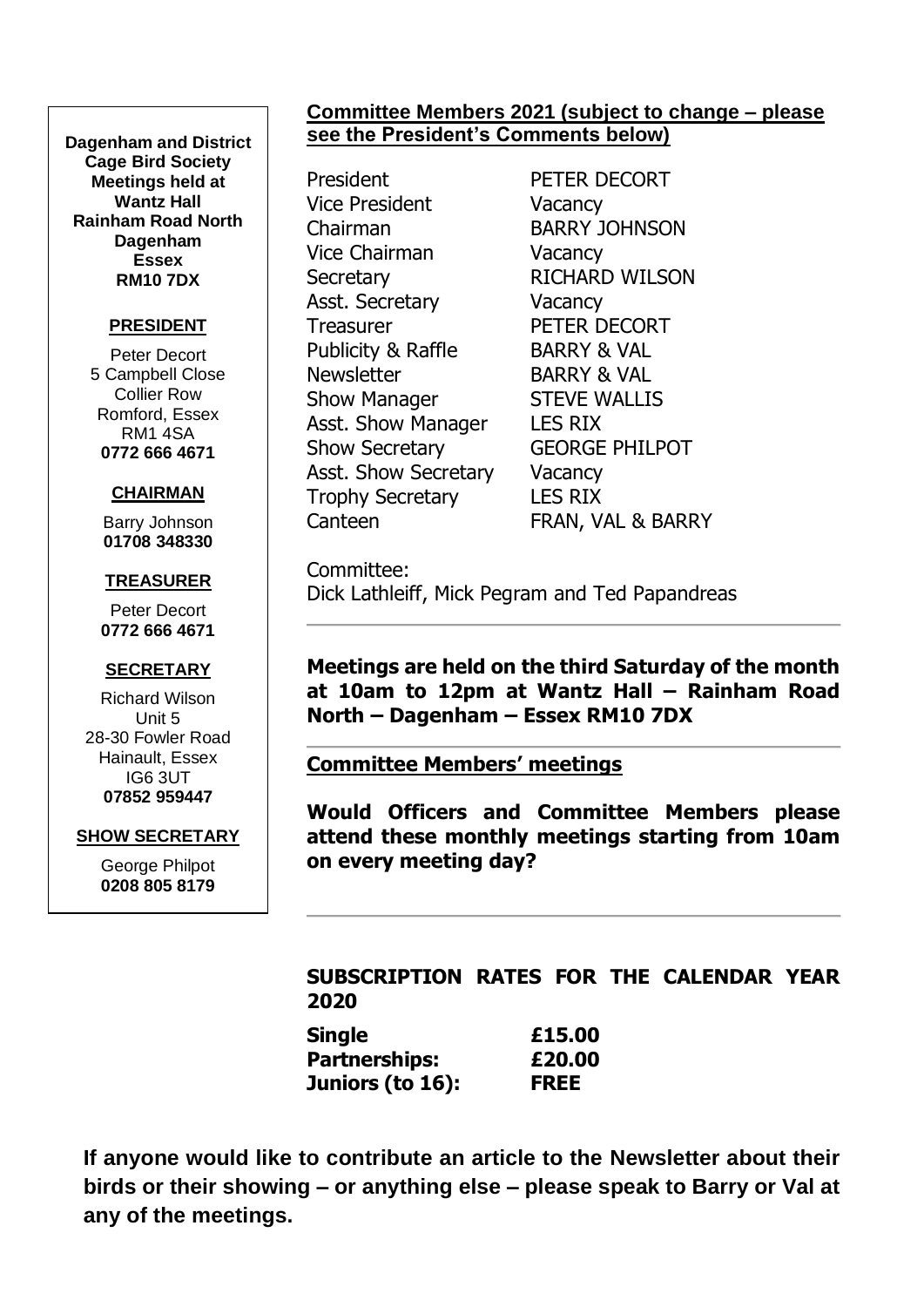# **Forthcoming Meeting dates CANCELLED UNTIL FURTHER NOTICE DUE TO COVID 19**

**NB**: As you all know, the Meetings would have been arranged at the AGM. The following are the dates when the Meetings would have been held this year and show the same details as last year. They are of course all subject to change and / or cancellation.

| 2021                      |                                                         |
|---------------------------|---------------------------------------------------------|
| Sat 16 <sup>th</sup> Jan  | Cancelled                                               |
| Sat 20 <sup>th</sup> Feb  | Cancelled                                               |
| Sat 20 <sup>th</sup> Mar  | <b>TBC</b>                                              |
| Sat 17 <sup>th</sup> Apr  | <b>TBC - Possibly AGM</b>                               |
| Sat 15 <sup>th</sup> May  | <b>Song Bird Competition</b>                            |
| Sat 19 <sup>th</sup> June | <b>TBC</b>                                              |
| Sat 17 <sup>th</sup> July | <b>TBC</b>                                              |
| Sat 21 <sup>st</sup> Aug  | <b>Open Show Preparation</b>                            |
| Sat 18 <sup>th</sup> Sep  | <b>TBC</b>                                              |
| Sat 16 <sup>th</sup> Oct  | Club Show League – Second Round – Hen Bird Show         |
| Sat 20 <sup>th</sup> Nov  | Young Stock Show (10am to 2pm)                          |
| Fri 10 <sup>th</sup> Dec  | Staging for Open Show followed by Christmas Raffle Draw |
|                           | and Buffet (8pm to 10pm)                                |
| Sat 11 <sup>th</sup> Dec  | Open Show (all day)                                     |
| 2022                      |                                                         |
| Sat 15 <sup>th</sup> Jan  | AGM                                                     |

## **The President's Comments and chit chat**

I hope you all had the best Christmas and New Year as possible

Now that we have a vaccine and people have started to be vaccinated against Covid, perhaps the light is at last shining bright at the end of the tunnel so we can start to see the end of this horrible pandemic and start to get back to some sort of normality.

Since October, I for one, month by month, thought the Club was about to re-open but no, something else came up and we were pushed back again . Let's hope very soon the Club will be open and we can all meet.

At the time of writing this, it looks like we will not be having our AGM so for now I hope those that took office last year will carry on into 2021. If there is anyone who wishes to stand down, will they please get in touch with Richard and let him know.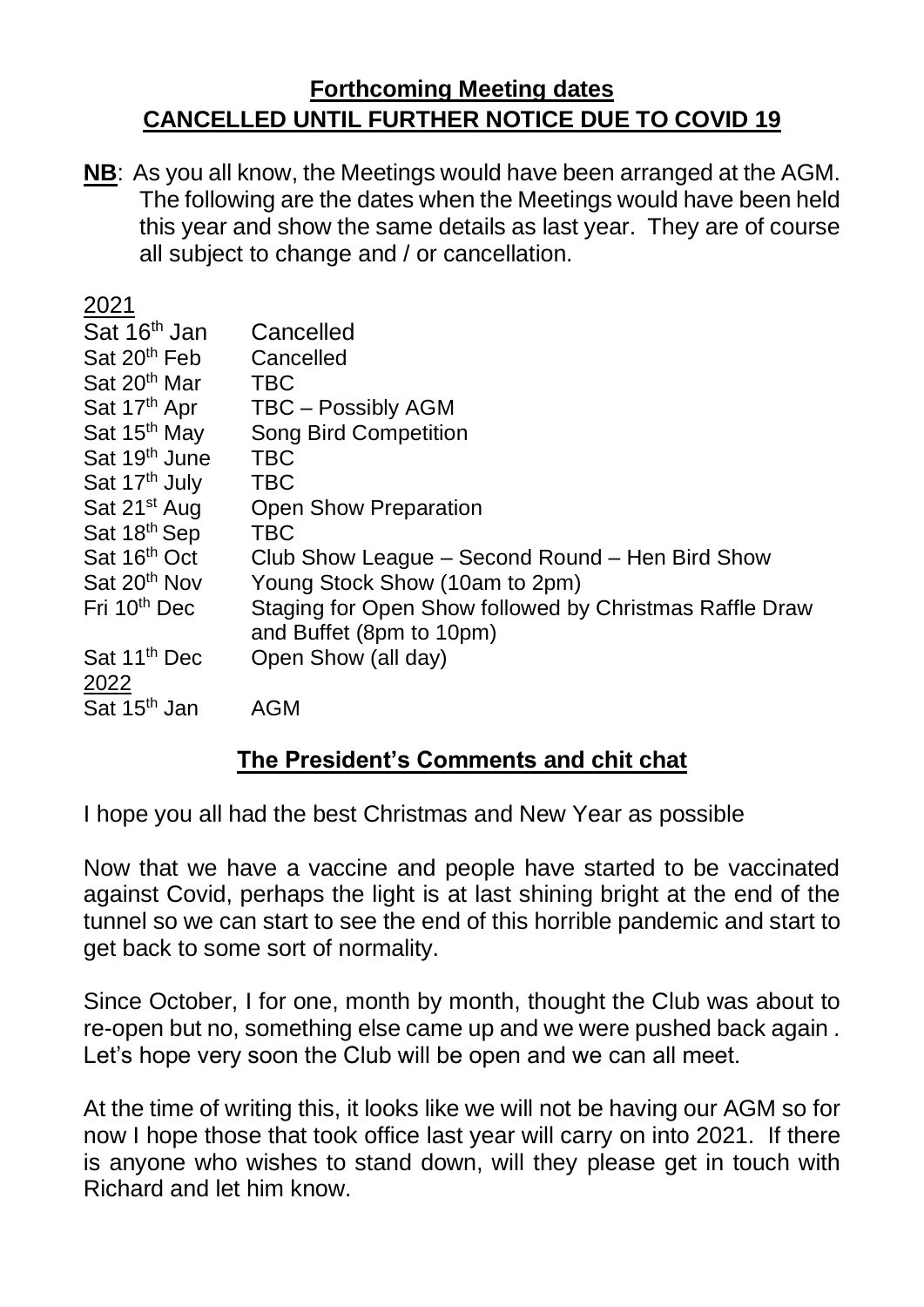At this time I would like to thank Richard for all he has done throughout this year.

Also a very big "Thank You" to Barry and Val for keeping us up to date with all that's happening via the Newsletter.

As I have said before, this has been a very hard year not only for our Club, but for all Clubs

On looking through the Enrollment Book I was very disappointed to notice that twenty+ people did not pay their subs for 2020. This could, I think, be a lot to do with the pandemic as they could not get to the Club to pay. But I, for one, am hoping we will see these people back at the Club as soon as we open up again.

We obviously lost most of our sponsorship for 2020. I hope the people who have sponsored us in the past will do so again in the coming year.

Also, as you know, I pre-paid the Hall for the whole of 2020 but, through Richard's efforts the payments have been carried forward.

So, with no money coming in and having paid Hall fees, stamps, etc. I think we have done very well to have made a small profit of £305.

As we will not be paying any subs for 2021 it is obvious we will be drawing money out of our bank account. At the moment it will only be for anything to do with the Newsletter, so it will not be too bad.

But for those who did not pay subs last year they will be expected to pay subs for 2021 at the normal rate of £15.00.

Barry rang me to say that Les has put the second part of his article in this month's Newsletter. I am looking forward to reading it. Well done Les.

Although I have seen Barry and Fran's set up it was nice to see and read about how they got into birds. Nice photographs Barry.

#### **Birds**

By now many of you will have bought in some new stock, given your cages a good clean and painted where required. Trimmed and treated your birds for mite, got in all your soft food and seeds for the start of the season, and are all ready for the off.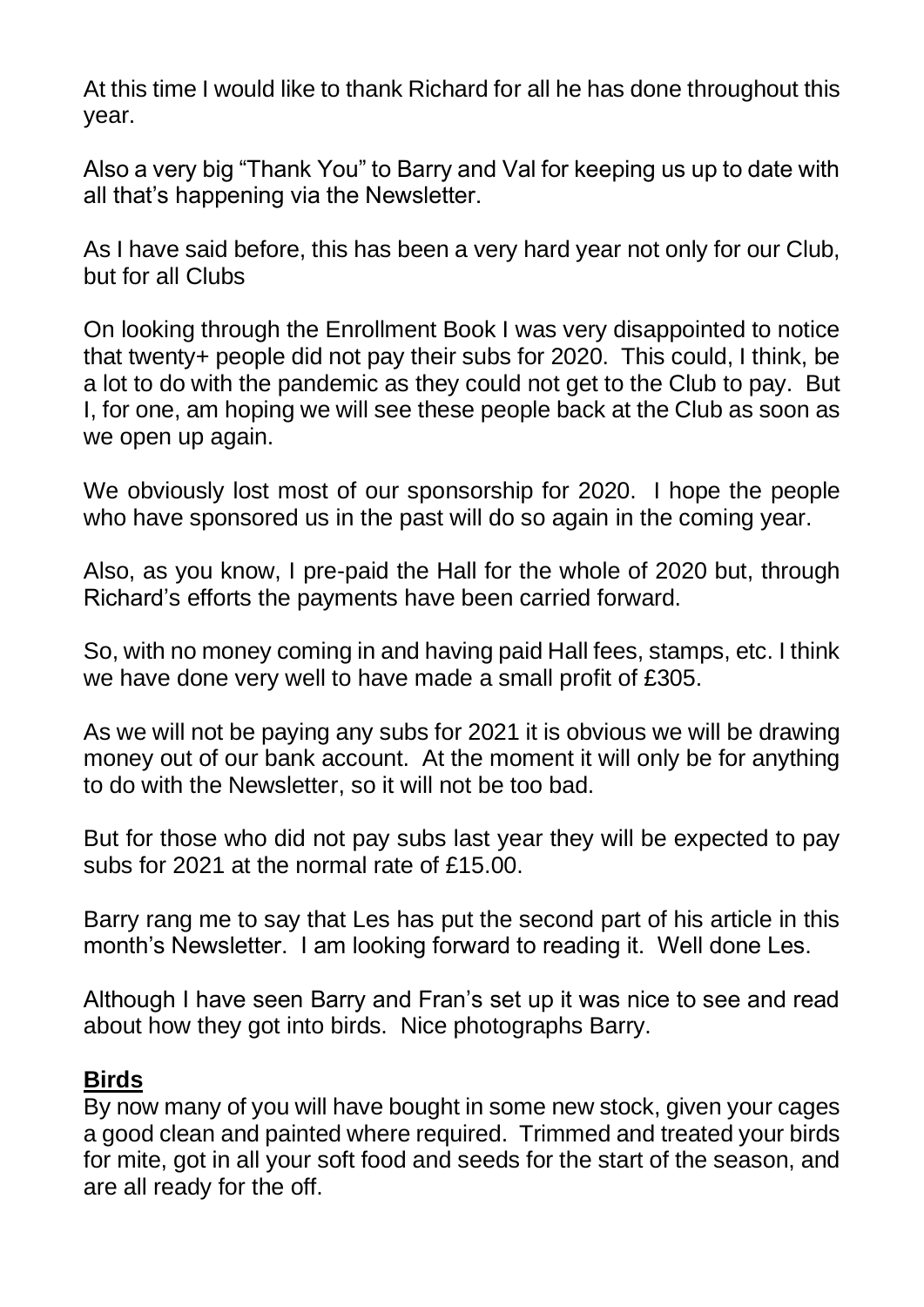Some people who use heat and light may have already made a start if you are one of these "Good Luck". Hope all goes well. For the rest of us, be patient, it will all be happening soon.

Pete

# **The Club Secretary's Comments**

Happy New Year to you all.

Now with the Oxford vaccine being rolled out there seems to be light at the end of the tunnel. Today the third vaccine has been approved for use in the UK so, all being well, some of our members should be having their jab by the end of February, so a possible return to the club in April is looking realistic.

If any members have already had their vaccination or have been tested positive for COVID19 please let me know as it would make sense to keep a register of the membership as this may be one of the conditions when meeting up after lockdown.

I do hope you and your families are keeping well. I think without the birds and regular telephone calls to my friends you can only imagine just how difficult this last year has been for some people.

It also helps when you have a pub in your back garden, although we keep it to Saturday nights only

Richard

# **Staging Fund**

Here is an updated list of donations towards the new show staging (same as last month) –

Mark and Sally Logan donated cash =  $£500.00$ Les Rix donated a Yellow Hammer =  $£50.00$ Dave Mason donated a Pair of Redpolls = £60.00 Richard Wilson donated a Canary x Bullfinch = £210.00 Mick Pegram donated a Hospital Cage = £40.00 Lawson & Wells Partnership donated a Light Greenfinch Mule = £160.00 Fergus McCarthy donated cash =  $£200.00$ Steve & Bill Wallis donated cash = £200.00 Steve & Bill Willis donated a Goldfinch Mule = £145.00 Lawson & Wells Partnership donated a Cock Greenfinch = £40.00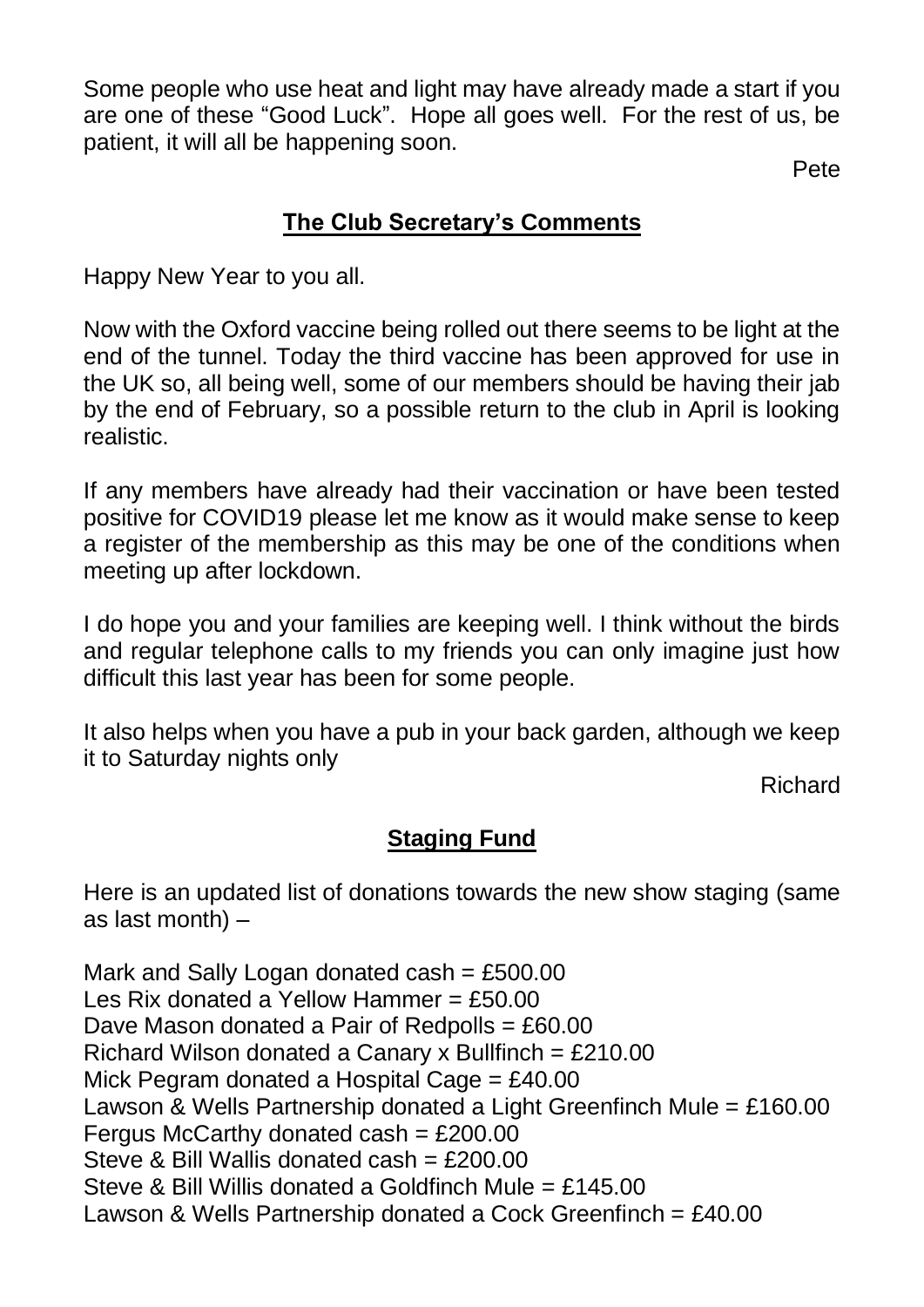Les Rix donated cash  $=$  £120.00 Richard Wilson donated Bullfinches = £120.00 John Young donated cash =  $£50.00$ Nigel Breese donated a Pair of Goldfinches = £80.00 Barry and Fran Johnson donated cash =  $£100.00$ Valerie Holmes donated cash = £100.00 Phil Perkins donated  $cash = £50.00$ Mr & Mrs Ken Grigg donated cash =  $£75.00$ 

TOTAL = £2,300.00

If you or someone you know would like to help with a donation please get in touch with Richard. Every little bit helps.

# **Update on New Staging**

Portugal is now on a complete lockdown and curfew. They are not allowed to leave their homes between 1pm and 5.30am. So have no further news. Richard

# **Useful Numbers and Contacts**

#### **Rings**

IOA (International Ornithological Association) Website – www.ioa-comuk.org

For all rings call Richard Lumley on 01653 697565

Email - [ruby@lordlumley.plus.com](mailto:ruby@lordlumley.plus.com)

Richard is very helpful and provides a great service. The IOA are also sponsors of Dagenham CBS.

For closed or split rings email or call Hans Herr in Germany. Contact Melanie Siegel she speaks very good English, is very helpful and quick, I ordered & paid for rings on a Wednesday and I received them on the Monday. The quality of the rings is excellent.

Website – www.vogelringe.de Phone: 0049-721-686023 Fax: 0049-721-683029 - E-Mail: [ma.herr@vogelringe.de](mailto:ma.herr@vogelringe.de)

## **Members' Outlets**

#### **Essex Bird Fancier**

Mark Smithson **Mark Smithson Telephone – 07983 108 383** Facebook and Ebay e-mail – [essexbirdfancier@gmail.com](mailto:essexbirdfancier@gmail.com)

#### **Bavister's Pet Centre**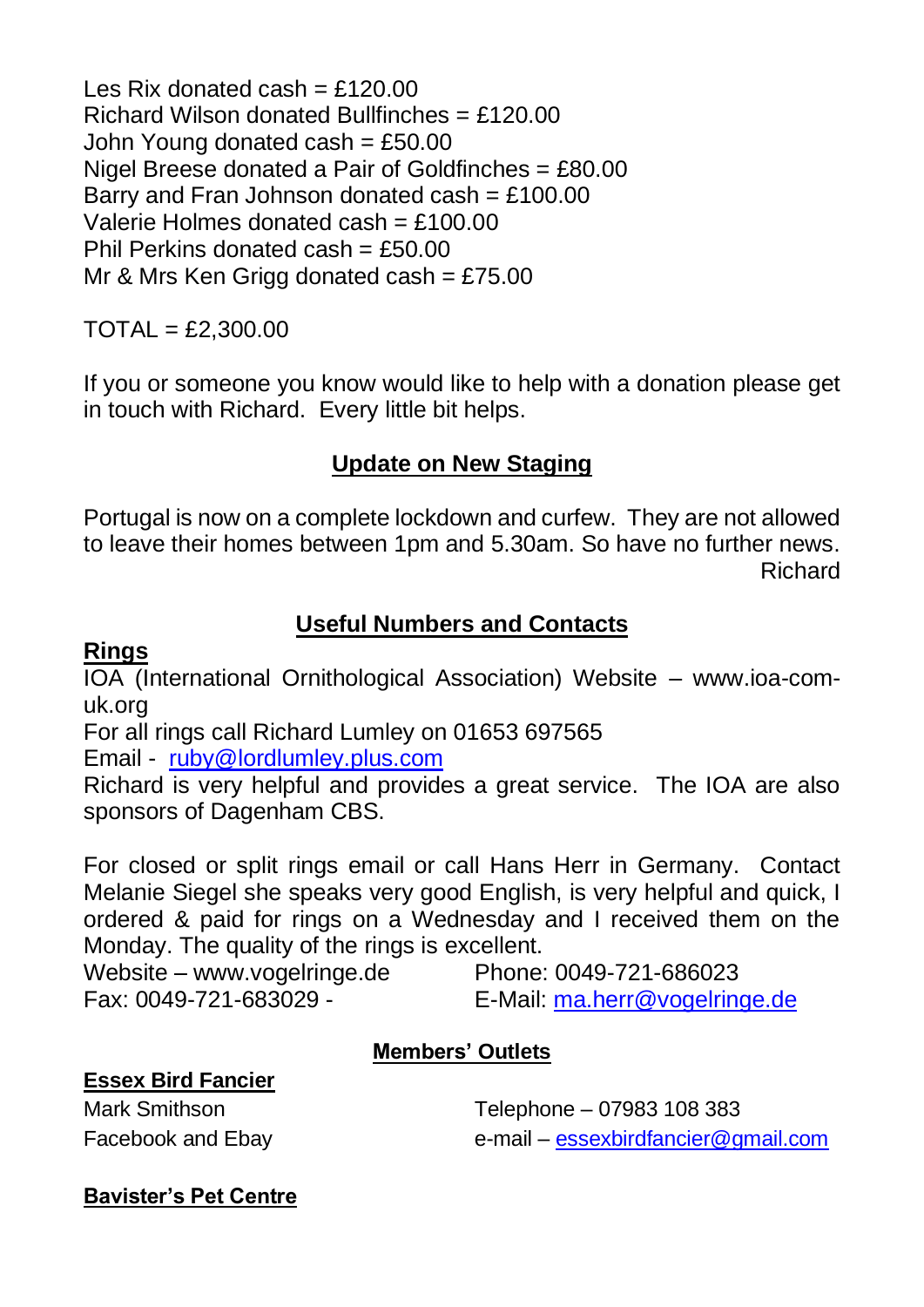If there are any other Club Members with similar outlets who would like a mention in this section of the Newsletter please send the relevant information to Val [\(valkenh@btinternet.com\)](mailto:valkenh@btinternet.com) or Barry [\(lukeira@btinternet.com\)](mailto:lukeira@btinternet.com).

## **Items for Sale**

If you have any birds or equipment for sale please bring them to the Club or let Barry or Val know and they will add it to the next Newsletter.

## **Items wanted**

If there are any birds or equipment you want please let Barry or Val know what you are looking for so that it can be added to the next Newsletter.

#### **PLEASE NOTE, ADVERTS IN BOTH THE "FOR SALE" AND "ITEMS WANTED" SECTIONS WILL NOW ONLY BE INCLUDED IN TWO NEWSLETTERS. IF YOU WANT YOUR ADVERT IN AFTER THE TWO MONTHS PLEASE LET BARRY OR VAL KNOW. THANK YOU.**

## **New Members**

There were no new Members during the last month

# **The Club's Website, etc**

The Club's **website** is [www.dagenhamcbs.com](http://www.dagenhamcbs.com/). You can find out all about our Club right back to 1935. Newsletters, Shows, history and much more.

The Club can also be contacted by **e-mail** – [info@dagenhamcbs.com](mailto:info@dagenhamcbs.com) – or via our **Facebook** page.

**Dagenham CBS Facebook and Group Page**: We now have 135 members on the Group Page. Please give it a look and join in the banter and the up to date news from the members.

> *Don't forget to keep checking the Website and Facebook for Richard's updates*

# **Members' Info.**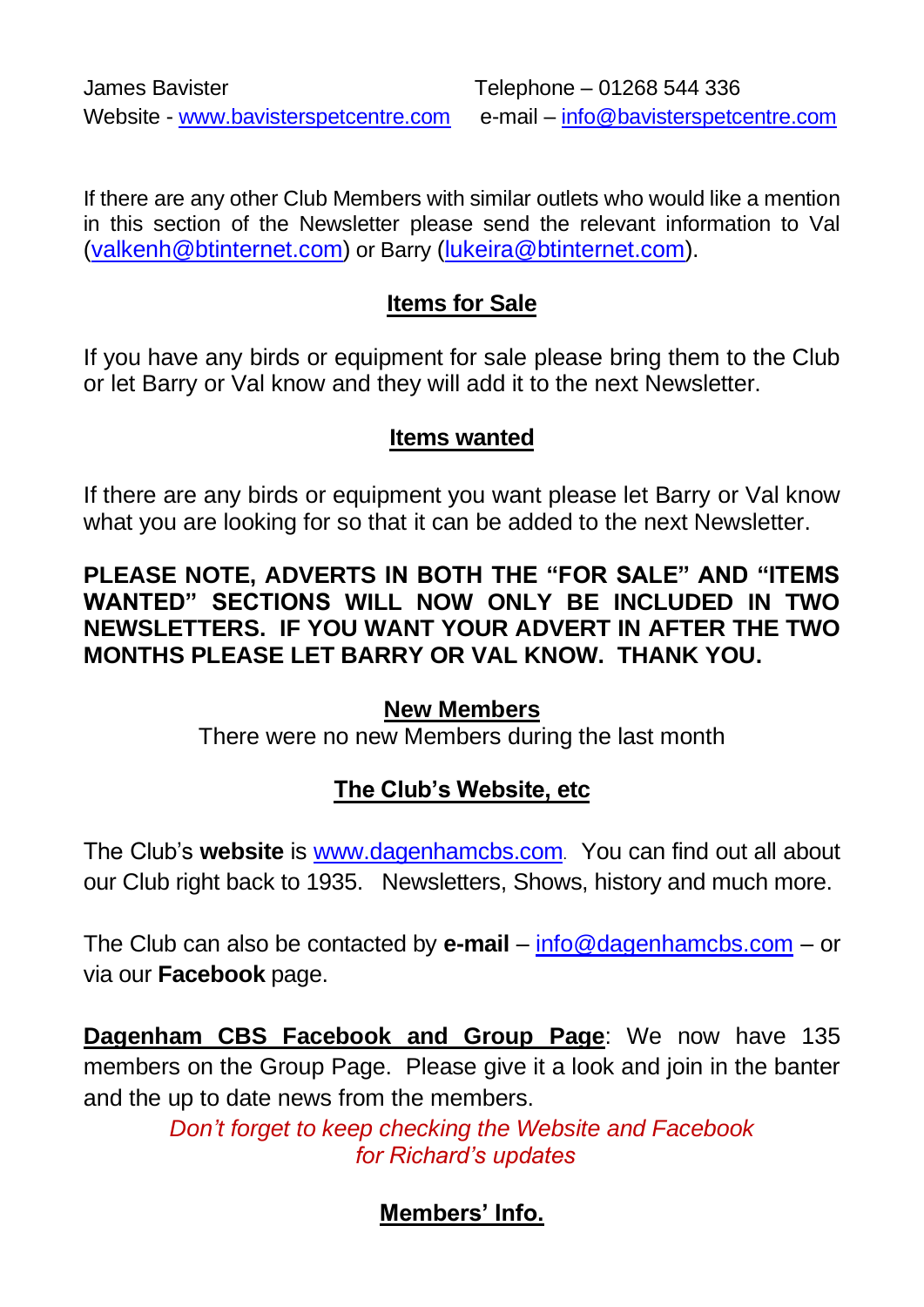Mick Pegram is still leading the charge on our FaceBook page and Richard has received contact details from a few Members to put onto the website page. This will allow members to stay in touch and give advice and help to other members who keep the same species or share the same problems.

## **"Falling in Love Again (part deux)" by Les Rix**

Raza Espanyol (wow) after writing part 1 I have since discovered that the Raza cannot deal with the cold weather too well I've had one fatality a cinnamon hen. Fingers crossed the rest are ok. I have started adding honey to the drinking water on alternative days as well as marmite twice a week, also adding a dish of British Finch mix along with condition seed. The oily seed in the British should help, whether it will or not I don't know, as Jack Frost has now put paid to my garden herbs so I'm feeding peas, watercress, spinach and broccoli. Hopefully this is good enough. I've noticed that already the cocks are showing signs of being in condition. My birds are not yet paired and won't be till Easter weekend but after Christmas I will start to feed soak seeds and egg food once a week increasing it as time goes on, which I'm sure all of us do.

Since the fatalities of the 2019 winter I have done something that I have never done before. I have added a tubular greenhouse heater to my birdroom and connected it to a digital thermostat. This is set to 10 degrees Celsius. It is enough to take the chill off the air and stop the drinkers freezing up and all the birds are coping better now.

I must admit I was surprised to hear that some of you were waiting in anticipation for part 2 of my last article, pleased but surprised none the less as I understand that some people are finding our newsletter boring. My opinion on this is that I think Barry and Valerie do a sterling job with the newsletter that we anxiously wait the arrival of each month. It can't be easy producing a letter when nothing is happening within the club at this difficult time, so let's cut them a bit of slack and well done to them. Also most of our discussions and our sharing is done via the Facebook page.

Getting back to my beloved Razas, I am following a strict cleaning programme as I have discovered a small amount of mite and as a result my birds are sprayed twice a week with clean and clear check mite and every cage is sprayed with it and thoroughly scrubbed with hot soapy water, dried and sanitized, then diatom powder is spread under and in the trays to stop the mite. The only way in my book is to stay well on top of it with a stringent cleaning plan once a week, regrettably something I have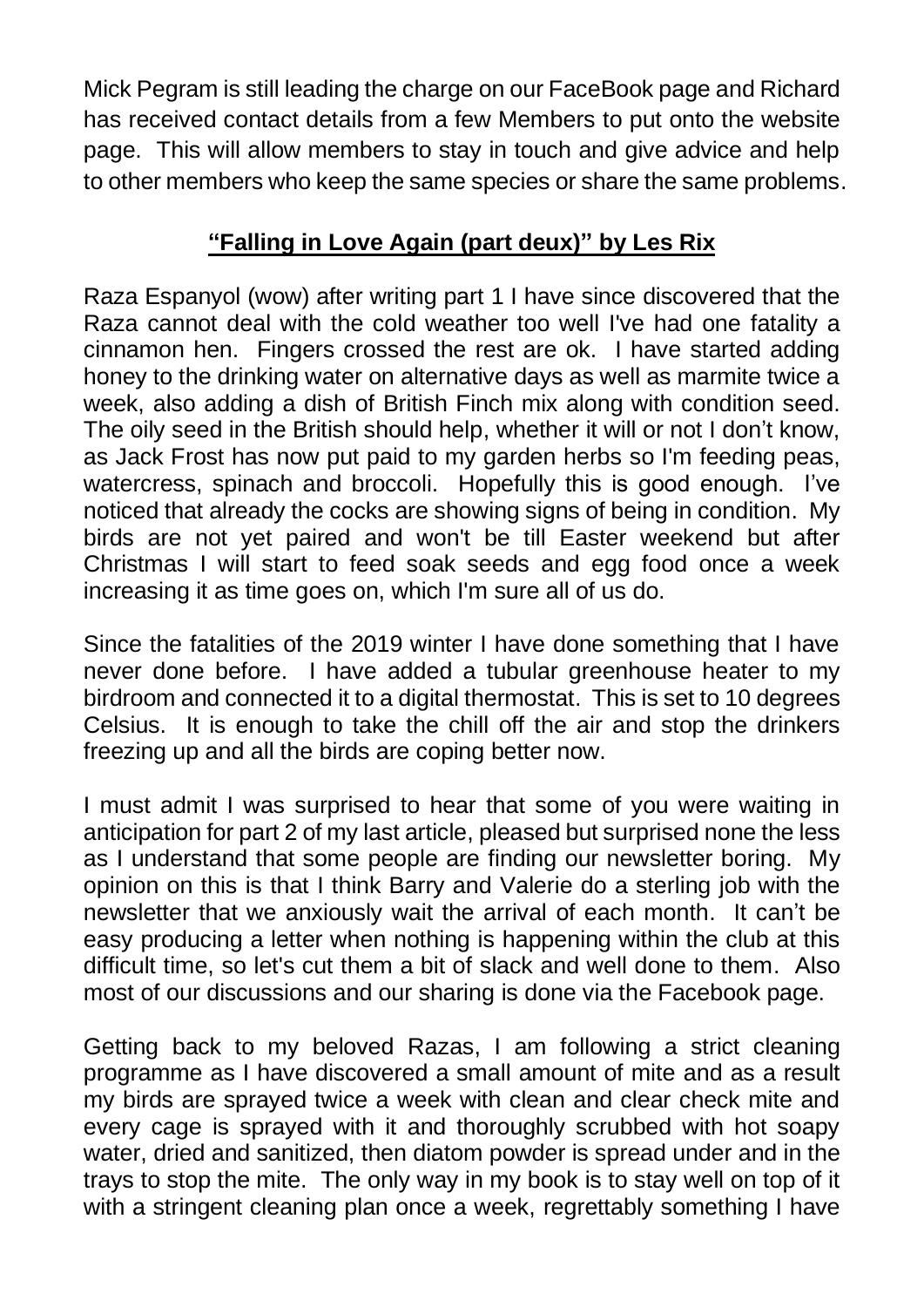lacked in years gone by, Over the years I have kept my birds clean but the products that are readily available today were not about back in the day. I have no idea how true this is but I have grown up believing that mite don't like garlic so I give my birds garlic infused apple cider vinegar.. Whether or not this actually does work God only knows, but it does them no harm. You can easily buy these products but I learned that they don't work just sitting there on a shelf which is my reasoning.

I've also added a new window to my birdshed as well for extra ventilation and natural light.

Although there are no shows at present due to the covid I am still show cage training my birds. They are coming on well and i've got a couple of good prospects for 2021 if we no longer have the dreaded virus with us.

Well I'd better stop waffling now and get gone.

Looking forward to meeting you all again so until then take care and stay safe until we meet.

Les Rix

The following are a few pictures of Les's set up and some of his Raza's



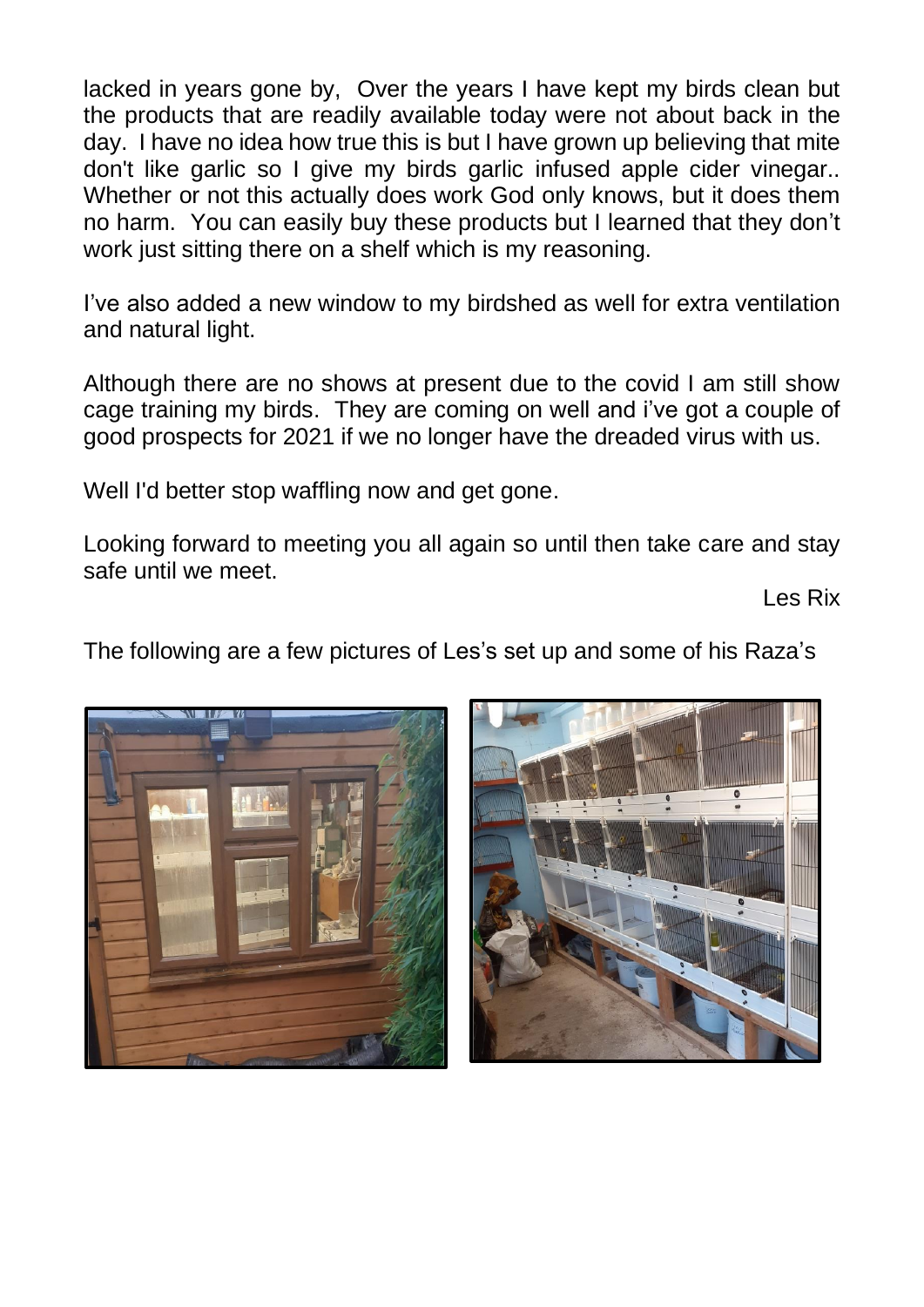





# **"How I got started in birds" by Brenda Kettle**

The very first canary I ever bought was supposed to be a Christmas present for my dad, who passed away in 1994. He was unfortunate to suffer a massive stroke in 1981 which left him paralysed on his right side and no speech. As years went by it became harder to know what to buy him for Christmas, until 1992 when I thought about the idea of buying him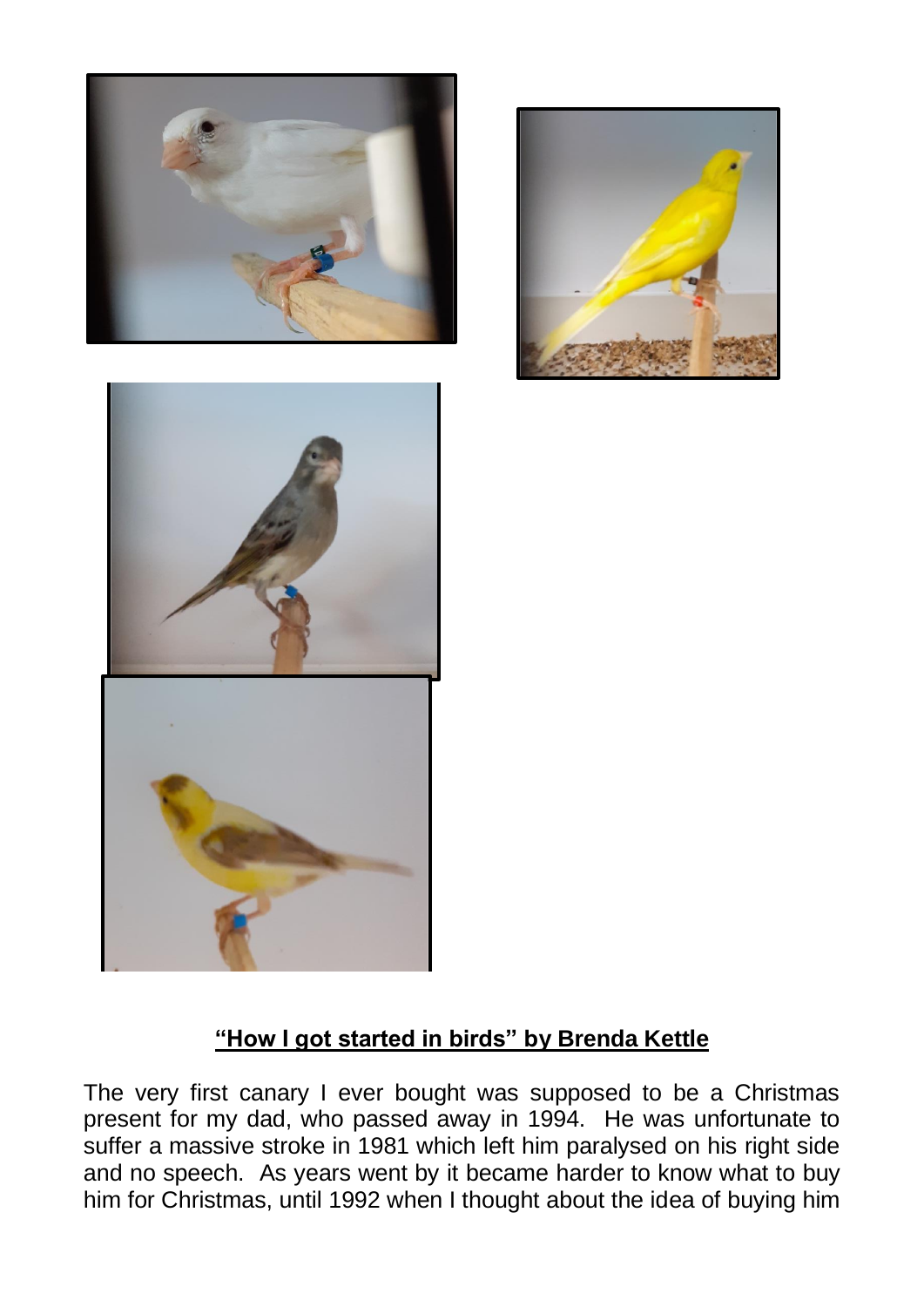a cock canary, which he could 'whistle' to and be able to 'communicate' with. After speaking to my mum she agreed that we could buy a canary as long as we supplied all the necessary seed etc, which we were prepared to do.

Having no experience whatsoever, we went to a car boot sale in Cuffley, Enfield, near to where we used to live. We found, and purchased a canary from the back of a car, something that would not be done today for sure! It was a clear yellow cock, with a brown cap mark, of a non-descript type, which we kept indoors until Christmas. By then mum had changed her mind and refused to take the bird, so we were left with it. Having no idea how to look after it I joined Edmonton CBS, and later, Walthamstow & Chingford CBS, meeting up with other bird colleagues, some of whom I am still in contact with today. I was advised to build a bird shed in our garden, which we did, and was only 8ft x 10ft, later adding an outdoor flight which our neighbours complained about, due to the noise of the birds singing! I bought a hen, and learnt how to start breeding them, producing 9 chicks that year, so I thought "easy peasy" and carried on. I was then encouraged to breed only one variety, by three local breeders, two keeping New Colours and one keeping Borders. After some thought I opted for Borders as I didn't fancy the colour feeding of New Colours. I did also dabble a little bit by trying my hand with Foreign Finches, being Strawberry Finch & Cordon Bleu, never being successful with either, so I just concentrated on Borders.

After the theft of my Borders in Feb 2013 I was prepared to 'throw the towel in' and give it all up, losing 23 of 29 birds from the flight within my shed which was devastating. There were a few friends out there who rallied round and supplied me with birds to encourage me to stay in the hobby, and to those friends, I am eternally grateful. That was then the path which led me to start breeding Fife Canaries, and put me in the position of where I am today in the Fife Fancy.

Brenda Kettle

## **Mick Pegram's "Spot the Member" give-away**

The winner from the March 2020 Newsletter was DAVID DAWKINS so this is being held over until the Club re-opens to give David a chance to claim his winnings.

## **2021 Membership Subscriptions**

# **The Club's year runs from January to December**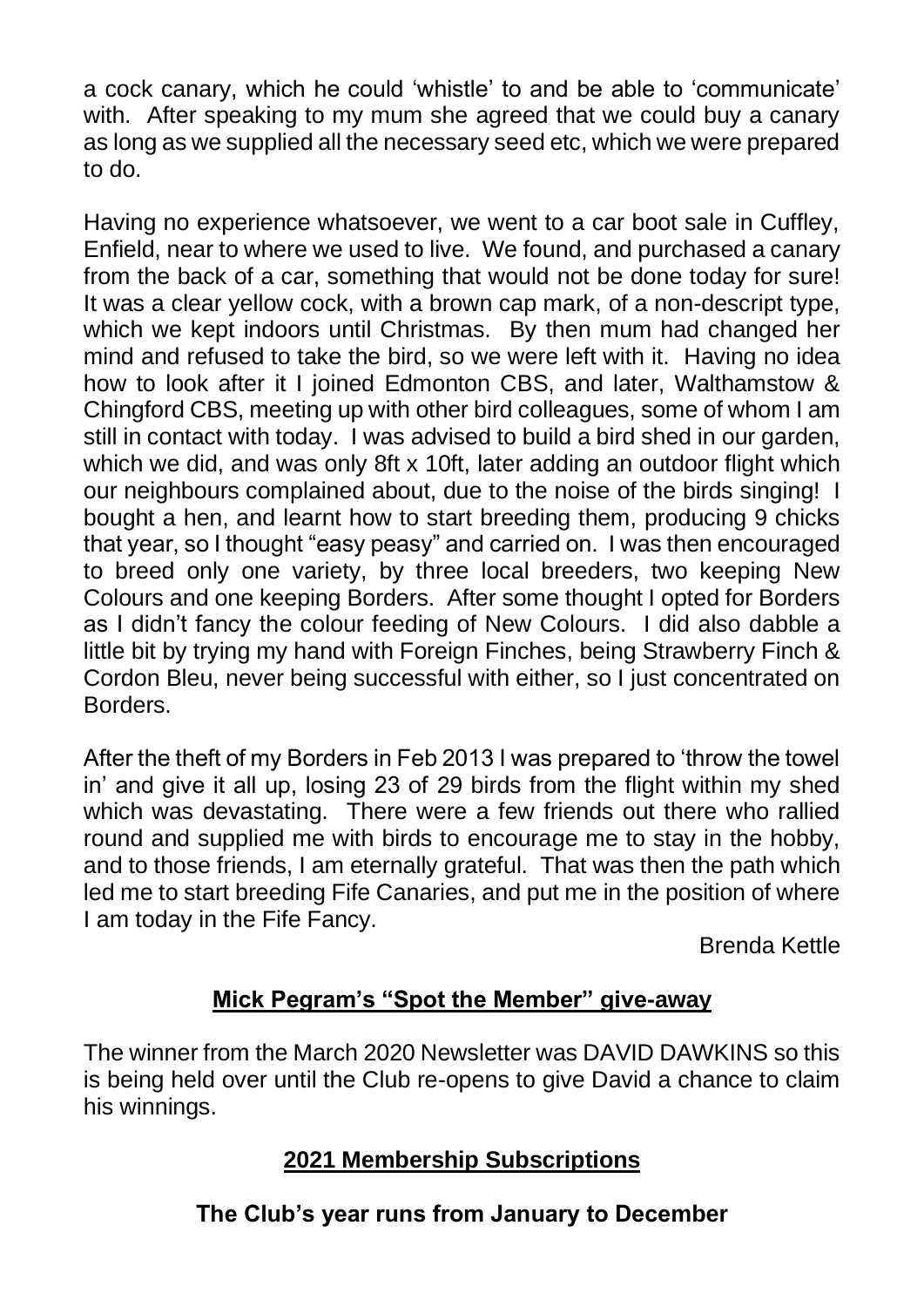#### **2020 Subscriptions**

Single - £15.00 Partnerships - £20.00 Juniors (to 16) – Free

#### *As mentioned by Richard in the October Newsletter, all 2020 paid up Members will get their 2021 Membership free of charge*

#### *If you have already paid your 2021 Membership Fee it will be carried over to 2022*

## **Last month's Newsletter**

Referring to the President's Comments in last month's Newsletter, I was the 'someone' who sent the pictures of both members and their fathers past achievements in the hobby competitions of the past. They must have given some of our members more of an interest in showing their own birds and receiving similar rewards for their efforts in this lovely hobby. However, I am ashamed of the comments made by our club President / Treasurer and feel that if he was 'bored' with the pictures he should have kept his comments to himself and not put them in our newsletter so other people can see. I think he should make a formal apology in the newsletter to our members, i.e. Steve Wallis and Wally Scott, for his remarks re what was printed in November's newsletter.

Mick Pegram

## *A few more pictures of Les's Raza's*